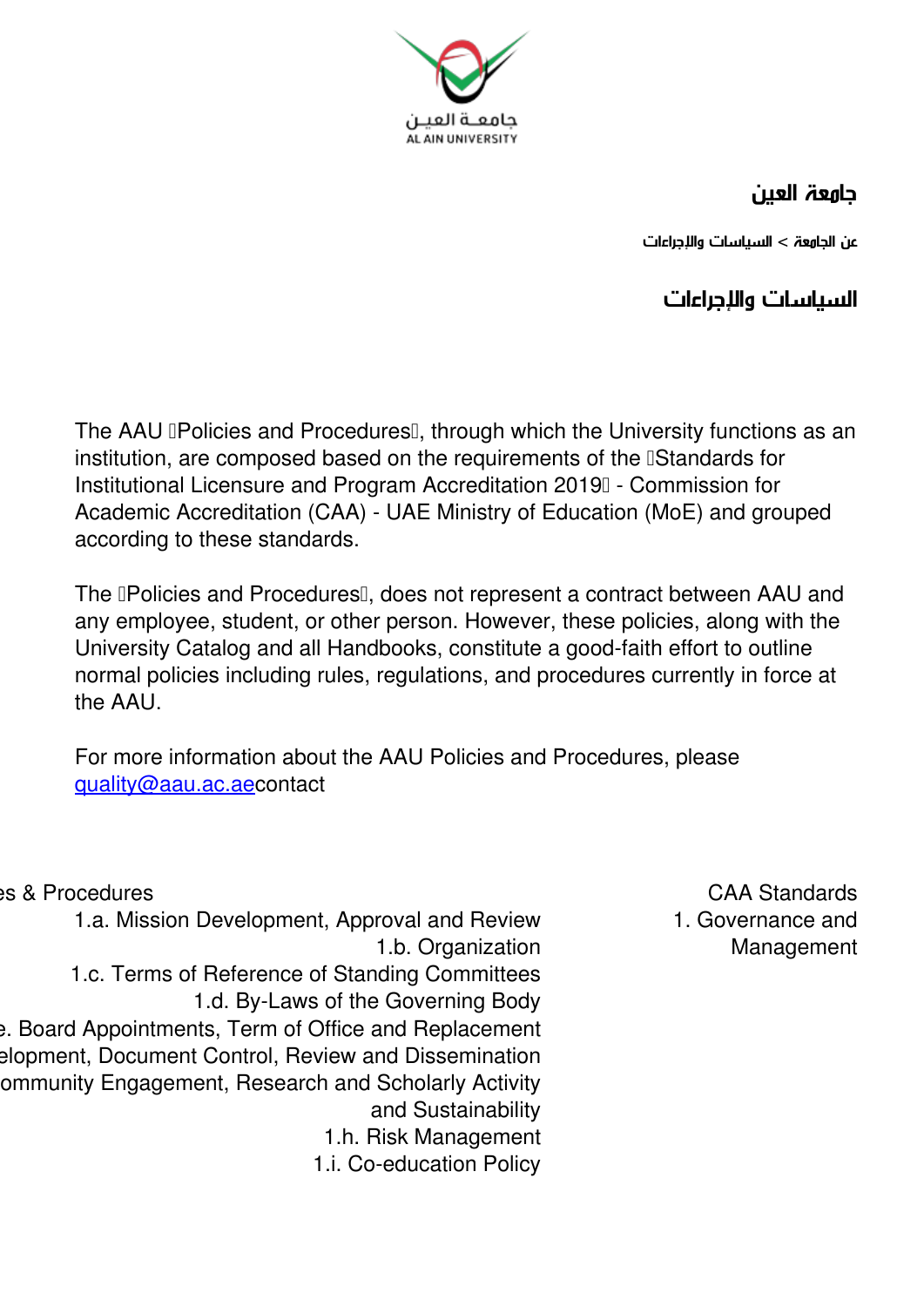| 2.a. Quality Assurance/Institutional Effectiveness                         | 2. Quality Assurance      |
|----------------------------------------------------------------------------|---------------------------|
| 3.a. Program Planning and Development                                      | 3. Educational Programs   |
| 3.b. Program Specifications                                                |                           |
| 3.c. Undergraduate Completion Requirements                                 |                           |
| 3.d. Graduate Completion Requirements                                      |                           |
| 3.e. Course Substitution                                                   |                           |
| 3.f. Joint Degree Programs                                                 |                           |
| 3.g. Distance Learning & e-Learning                                        |                           |
| 3.h. Additional Degree from the Same Institution                           |                           |
| 3.i. Thesis/Dissertation Supervision and Examination                       |                           |
| 3.j. Academic Progress                                                     |                           |
| 3.k. Grading and Assessment                                                |                           |
| 3.I. Examinations                                                          |                           |
| 3.m. Curriculum Approval and Revision                                      |                           |
| 3.n. Internship/Practicum                                                  |                           |
| 3.o. Teaching and Learning Methodologies                                   |                           |
| 3.p. Course Syllabus                                                       |                           |
| 3.q. Course File                                                           |                           |
| 3.r. Class Size                                                            |                           |
| 3.s. Intensive Modes of Course Delivery                                    |                           |
| 3.t. Academic Misconduct                                                   |                           |
| 3.u. Academic Program Periodic Review                                      |                           |
| 3.v Weeding Courses                                                        |                           |
| 3.w. Academic Regulations                                                  |                           |
| 4.a. Research Support                                                      | 4. Research and Scholarly |
| 4.b. Ethical Research                                                      | <b>Activities</b>         |
| 4.c. Student Involvement in Research                                       |                           |
| 4.d. Commercialization of Research Output                                  |                           |
| 5.a. Faculty and Professional Staff Role 5. Faculty and Professional Staff |                           |
| 5.b. Employment                                                            |                           |
| 5.c. Compensation and Benefits                                             |                           |
| 5.d. Leave of Absence                                                      |                           |
| 5.e. Faculty/Staff Personnel Records                                       |                           |
| 5.f. Professional Development for Faculty and Staff                        |                           |
| 5.g. Faculty Workload                                                      |                           |
| 5.h. Professional Requirements for Teaching                                |                           |
| 5.i. Faculty/Staff Evaluation                                              |                           |
| 5.j. Nepotism/Employment of Relatives                                      |                           |
| 5.k. Faculty/Staff Discipline                                              |                           |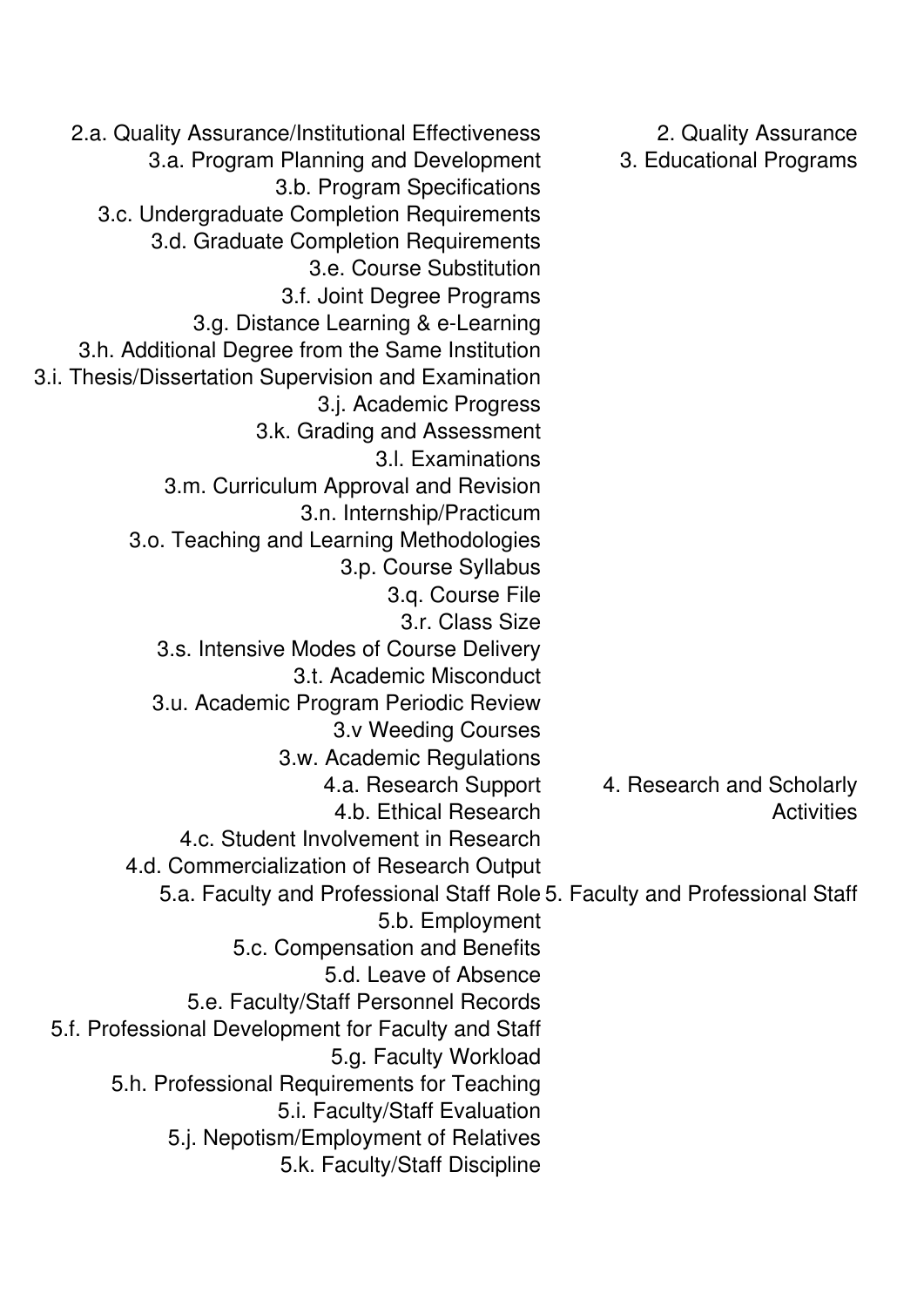5.I. Faculty and Professional Staff Appeals 5.m. Faculty and Professional Staff Grievances 5.n. Graduate Assistants 6.a. Undergraduate Admissions **6.** Students 6.b. Graduate Admissions 6.c. Transfer Admissions 6.d. Advanced Standing 6.e. Recognition of Prior Learning 6.f. Student Records 6.g. Information Release 6.h. Degree Audit 6.i. Grade Approval and Change 6.j. Career Services 6.k. Residential Life 6.I. Student Finance 6.m. Student Discipline 6.n. Student Attendance 6.o. Gender Segregation 6.p. Student Activities 6.g. Student Council 6.r. Student Publications and Media 6.s. Student Rights and Responsibilities 6.t. Student Counseling 6 u. Health Services 6.v. Academic Advising 6.w. Student Academic Integrity 6.x. Student Appeals 6.y. Student Grievances 6.z. Alumni Relations 6. Student Work 7.a. Health and Safety 7.b. Equipment and Software Replacement 7.c. Data Security 7.d. Appropriate Use of Technology Resources 7.e. Equipment and Software Technical Support **E.a. LRC/Library Policy, Procedures and Regulations 6. Learning Resource Center** 8. b. Textbooks updating 9 a Internal Audit

7. Health, Safety and **Environment**

- 
- **9. Fiscal Resources. Financial Management and Budgeting**